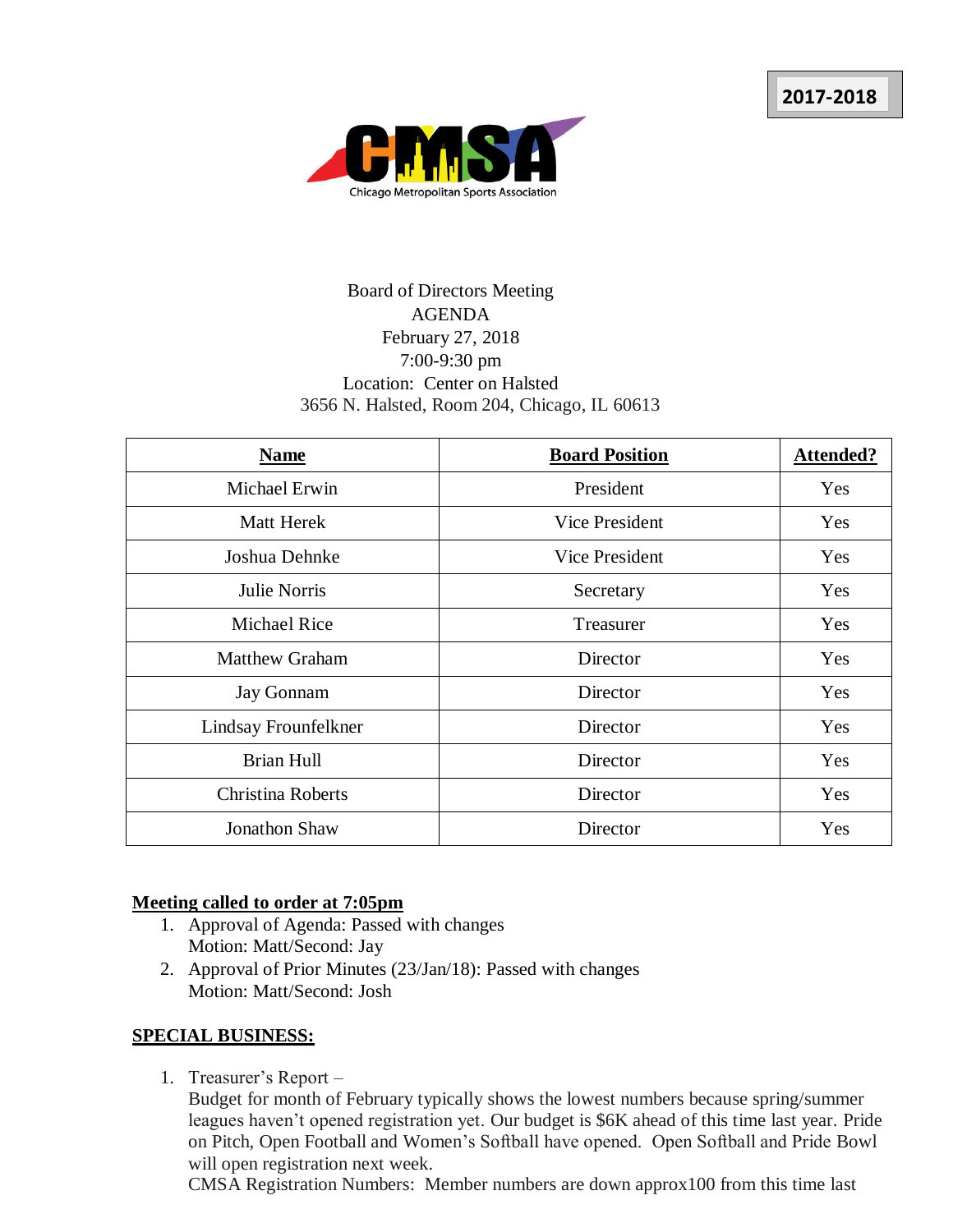year. Member numbers will pick up with spring sports registration. Basketball numbers are down for both leagues. Fall sports saw a drop in members. Kickball is down. Julie will reach out the kickball commissioner.

Profit/Loss: Men's Basketball-Clem, Men's Basketball Commissioner, has money coming in but his budget could be tight with a full month of expenses to pay. Both Men's and Women's basketball leagues numbers are down. Board to discuss if combining leagues would work and consult with Clem/Katrina, commissioners. Women's league is due a credit from park district which will help with league budget. Motion: Matt; Second; Josh; Passed

- 2. Update on Financial Investigation Per Greg, Comcast reports there is approx. \$1800 balance left to be paid to creditor in front of CMSA. CMSA should be able to start wage garnish within a couple of months.
- 3. Annual Party Recap –

Party cost came in under its \$10K budget. Final cost was \$8,300. Total attendance was 778. Feedback:

- Change of venue was well received. Food/cupcakes were good.
- Parking lot was full.
- Working with Cubby Bear with easy and fun to work with. Cubby Bear has already sent contract for next year.
- Non-Profit location was good. Members had to walk pass charities to get to food and members were engaging with charities.
- Give-aways and freebies a big hit.
- There was some confusion regarding VIP for hall of fame members. Hall of fame inductees were given VIP 2 years ago when hall of fame induction was at the annual party. Michael Rice will clarify this to hall of fame members next year.
- After party was a success- Replay was packed. Leverage Mark for future events.
- Discussion re VIP- Should we continue to have VIP? Location at Cubby Bear on the 3rd floor was difficult. Kept board members away from mingling with the party. The open space next to stage would have been a place location than upstairs. In lieu of VIP at future parties, board can consider giving out drink tickets and engage with members.
- 4. CMSA Branding/Marketing Update-
	- Branding-Who are we? Diverse, inclusive, volunteers, not a professional organization, our mission, part of a community.
	- What is our band promise? Pride, Proud, Inclusion. Investment in our community.
	- Logo- Need to create/use one logo. JK created current logo a few years ago. Board needs to communicate to leagues/ commissioners why it's important to share the logo and be consistent. One logo-one promise, too many logos among the sports. Stonewell same shirts for every sport, different color. No question who they represent.
- 5. CMSA Survey-

Matt and Brian reviewed previous survey, concluded that current survey is too long and questions were repeated without achieving useful data points. Matt and Brian created new survey with 10-11questions. Board reviewed new proposed survey and gave feedback/suggestions. Brian will revise survey based on notes. Once the annual survey is complete and approved by Board, plan is to use same format and create league specific surveys for commissioners to send at end of season. Some questions in annual survey are a starting point for creating new brand promise and marketing strategy.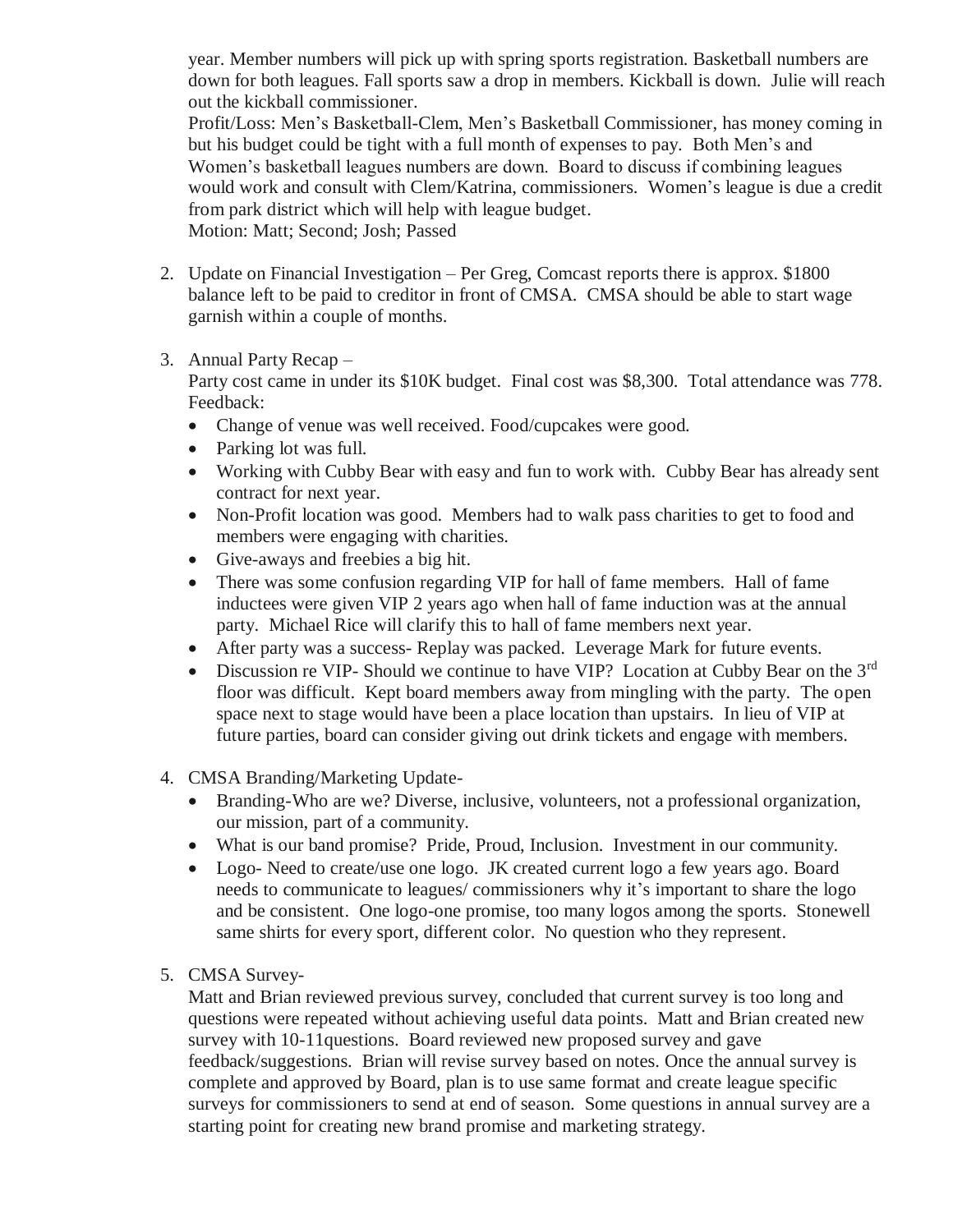6. Commissioner's Dinner-

March 6, 2018- Lady Gregory Library. Agenda to include-Marketing/ Commissioners Handbook-Succession Planning/Open Discussion

7. Commissioners Transition/Handbook/Succession Planning-

Matt and Michael Rice working on a new commissioner's handbook. Draft was been sent to commissioners. Board will review this week and get back to Michael Rice this Friday with any changes. Succession planning to engage early with your replacement. Cocommissioning can help train replacements. Board is aware of that open volleyball and men's basketball will need new commissioners and need to start planning the transition.

8. CMSA Pride Month Events-

-Board continuing to develop Pride month events- Pride Bowl, Pride on the Pitch, Senior Cup, Pride at the Beach, Pride at the Park, Proud to Run, Back Lot Bash, Pride Parade, possible pool tournament- Jonathon will investigate.

-Board agreed not to staff tables at street fests (Midsommar/PrideFest) and instead focus our resources at pride month events.

Give-aways at events and throw-aways at parade-

- Headband/wristband with logo –estimated cost \$1.25
- Table/area signage per Matt's sketch for events- estimated cost \$2000-2500. Matt will get additional pricing for signage and give-aways.

-Pride Parade- Confirmed parade route is same as previous years. Jay will contact Chicago Sky to see if we could partner on a float. Jay will develop the float theme.

## Back Lot Bash Donation-

Christina asked Board to approve donation to Back Lot Bash.

This is the 15<sup>th</sup> anniversary of event. Event runs 2 full weekends and has a family fest. CMSA will have table at event with give-aways and can hang signage for full exposure for both weekends. Pride bowl players will be given a discount code. CMSA members will get discount code for pre-sale tickets.

Motion to approve \$1000 donation to Back Lot Bash: Matt/Second: Josh Motion Passed

9. Proud to Run-

PTR is happy with CMSA lower sponsorship level \$1500. Agreement will be signed and retuned with sponsorship check this week. We will not offer to staff water station this year and focus on CMSA planned events.

10. HOF-

Email to membership seeking nominations will go out in the next week. Looking at dates at end of April/ beginning May for inductee party. Date/ Location TBD.

11. Member Profiles for Social Media-

Lindsay emailed friends teammates and got no response. Board suggests picking two board members, female and male, to get the ball rolling. Profile to include 5 questions, along with photo to post on social media. Matt and Matt will also identity 2 players from Pride Bowl and Pride on Pitch and ask them to complete profiles.

- 12. Partner/Events Update-
	- $1<sup>st</sup>$  Bulls Game Event- 16 people attended.  $2<sup>nd</sup>$  Game: Bulls/Bucks-March 23 is being promoted on Facebook/website. 25 tickets purchased to date.
	- Ribbon Skate- We will hold off until next year. Note: There is no easy way to do event and they do not offer a discount